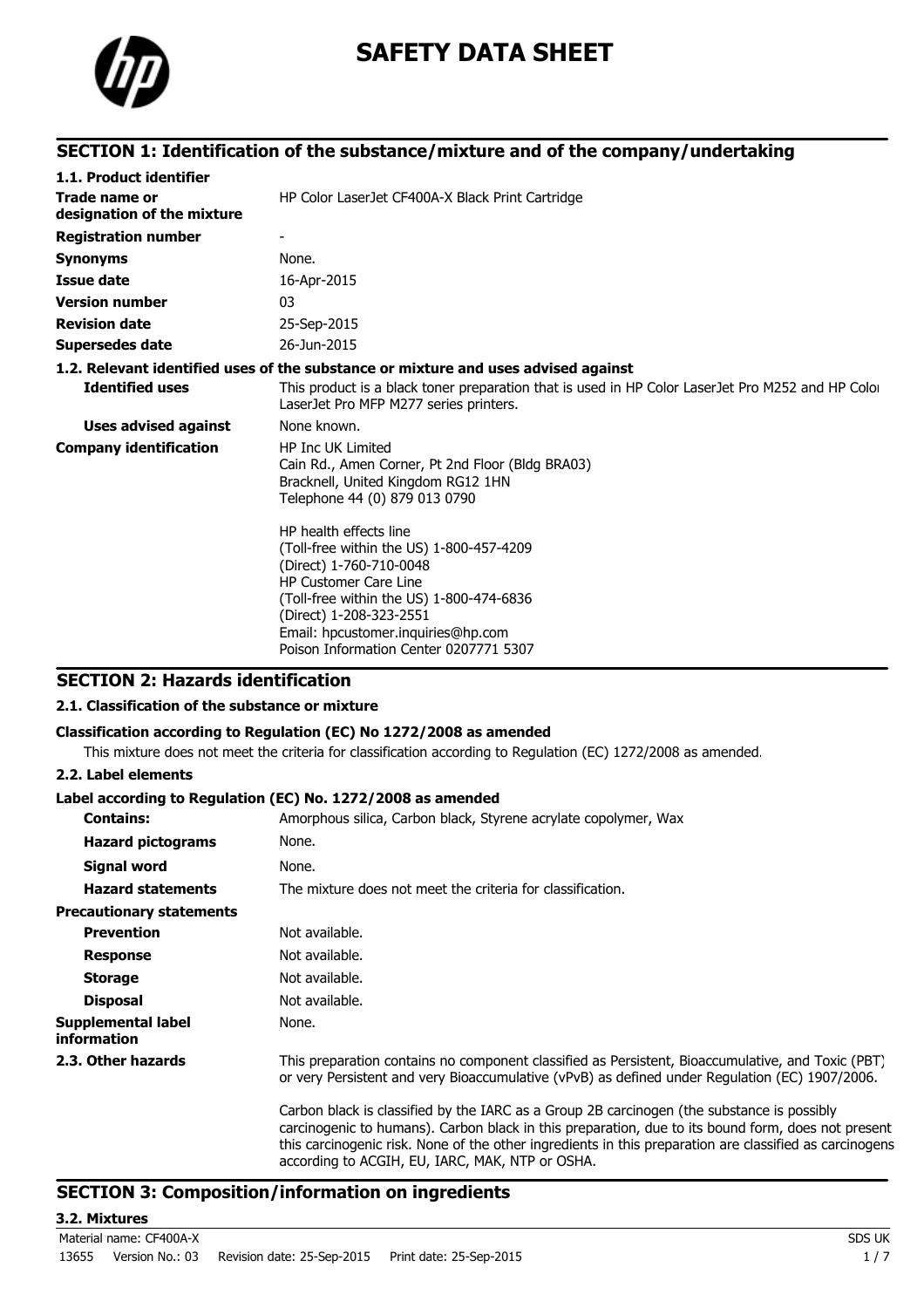# **General information**

| <b>Chemical name</b>                      | $\frac{1}{2}$ | CAS-No. / EC<br>No.    | <b>REACH Registration No.</b> | <b>Index No.</b>         | <b>Notes</b> |
|-------------------------------------------|---------------|------------------------|-------------------------------|--------------------------|--------------|
| Styrene acrylate copolymer                | <85           | <b>Trade Secret</b>    | $\overline{\phantom{a}}$      | $\overline{\phantom{a}}$ |              |
| <b>Classification:</b><br>$\qquad \qquad$ |               |                        |                               |                          |              |
| Carbon black                              | < 10          | 1333-86-4<br>215-609-9 | 01-2119384822-32-XXXX         |                          |              |
| <b>Classification:</b><br>-               |               |                        |                               |                          |              |
| Wax                                       | $<$ 10        | <b>Trade Secret</b>    | $\overline{a}$                |                          |              |
| <b>Classification:</b>                    |               |                        |                               |                          |              |
| Amorphous silica                          | $<$ 3         | 7631-86-9<br>231-545-4 | 01-2119379499-16-xxxx         |                          |              |
| <b>Classification:</b>                    |               |                        |                               |                          |              |

# **SECTION 4: First aid measures**

**General information** Not available.

| 4.1. Description of first aid measures                                                   |                                                                                                                                                                                                   |
|------------------------------------------------------------------------------------------|---------------------------------------------------------------------------------------------------------------------------------------------------------------------------------------------------|
| <b>Inhalation</b>                                                                        | Move person to fresh air immediately. If irritation persists, consult a physician.                                                                                                                |
| <b>Skin contact</b>                                                                      | Wash affected areas thoroughly with mild soap and water. Get medical attention if irritation<br>develops or persists.                                                                             |
| Eye contact                                                                              | Do not rub eyes. Immediately flush with large amounts of clean, warm water (low pressure) for at<br>least 15 minutes or until particles are removed. If irritation persists, consult a physician. |
| <b>Ingestion</b>                                                                         | Rinse mouth out with water. Drink one to two glasses of water. If symptoms occur, consult a<br>physician.                                                                                         |
| 4.2. Most important<br>symptoms and effects, both<br>acute and delayed                   | Not available.                                                                                                                                                                                    |
| 4.3. Indication of any<br>immediate medical attention<br>and special treatment<br>needed | Not available.                                                                                                                                                                                    |

# **SECTION 5: Firefighting measures**

| <b>General fire hazards</b>                                                                | Not available.                                              |
|--------------------------------------------------------------------------------------------|-------------------------------------------------------------|
| 5.1. Extinguishing media<br>Suitable extinguishing<br>media                                | CO2, water, or dry chemical                                 |
| Unsuitable extinguishing<br>media                                                          | None known.                                                 |
| 5.2. Special hazards arising<br>from the substance or<br>mixture                           | Not available.                                              |
| 5.3. Advice for firefighters<br><b>Special protective</b><br>equipment for<br>firefighters | Not available.                                              |
| Special fire fighting<br>procedures                                                        | If fire occurs in the printer, treat as an electrical fire. |
| <b>Specific methods</b>                                                                    | None established.                                           |
|                                                                                            |                                                             |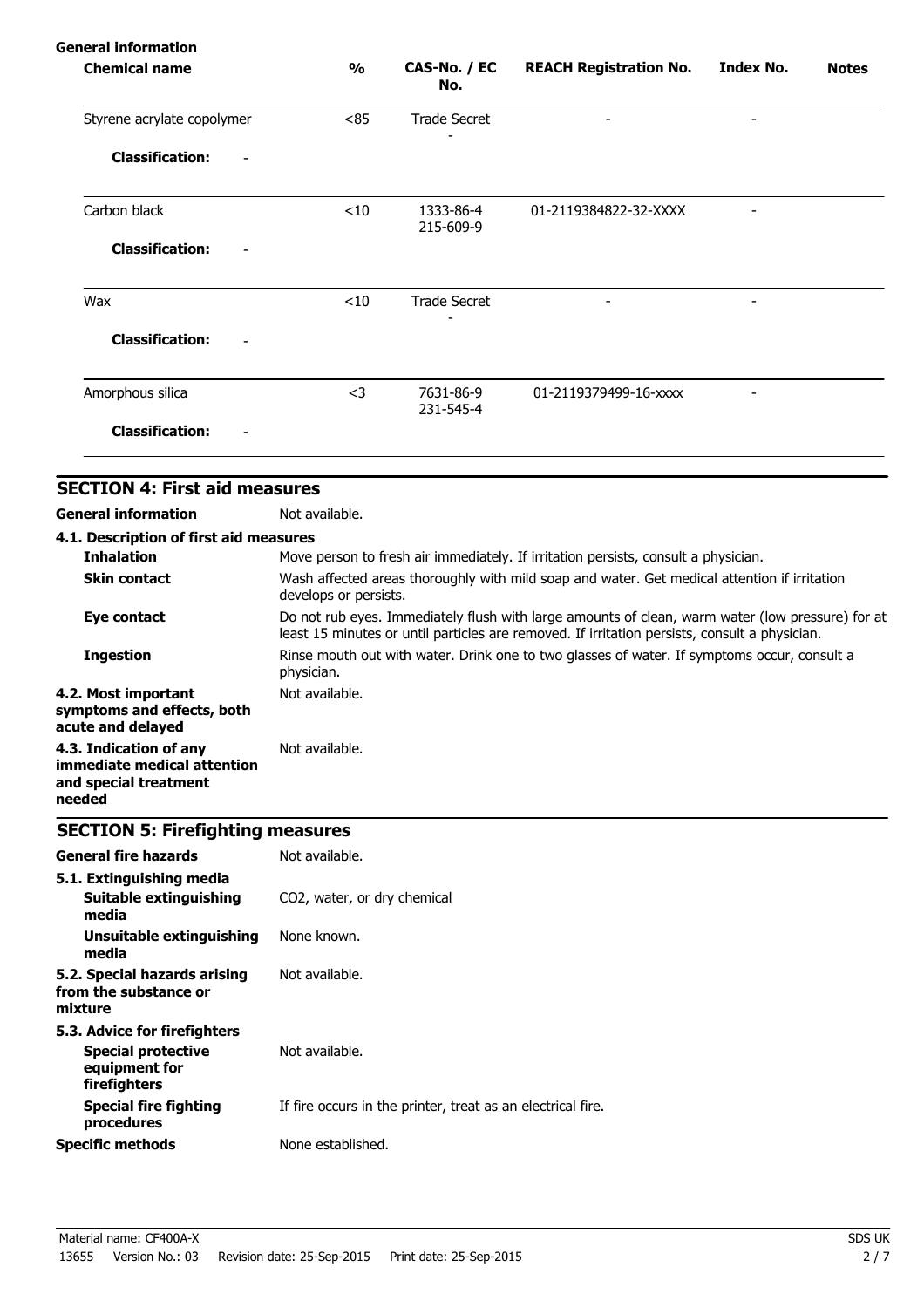# **SECTION 6: Accidental release measures**

|                                                              | 6.1. Personal precautions, protective equipment and emergency procedures                                  |
|--------------------------------------------------------------|-----------------------------------------------------------------------------------------------------------|
| For non-emergency<br>personnel                               | Minimize dust generation and accumulation.                                                                |
| For emergency<br>responders                                  | Not available.                                                                                            |
| 6.2. Environmental<br>precautions                            | Do not flush into surface water or sanitary sewer system. See also section 13 Disposal<br>considerations. |
| 6.3. Methods and material for<br>containment and cleaning up | Not available.                                                                                            |
| 6.4. Reference to other<br>sections                          | Not available.                                                                                            |
| <b>SECTION 7: Handling and storage</b>                       |                                                                                                           |

| <b>PLUITURY: Handhilly and Storage</b>                                                                                                                                                |
|---------------------------------------------------------------------------------------------------------------------------------------------------------------------------------------|
| Keep out of the reach of children. Avoid inhalation of dust and contact with skin and eyes. Use with<br>adequate ventilation. Keep away from excessive heat, sparks, and open flames. |
| Keep out of the reach of children. Keep tightly closed and dry. Store at room temperature. Store<br>away from strong oxidizers.                                                       |
| Not available.                                                                                                                                                                        |
|                                                                                                                                                                                       |

# **SECTION 8: Exposure controls/personal protection**

#### **8.1. Control parameters**

#### **Occupational exposure limits**

| UK. EH40 Workplace Exposure Limits (WELs)<br><b>Components</b> | <b>Type</b>                                                                                                                                                     | <b>Value</b>                                                                          |  |  |
|----------------------------------------------------------------|-----------------------------------------------------------------------------------------------------------------------------------------------------------------|---------------------------------------------------------------------------------------|--|--|
| Carbon black (CAS<br>1333-86-4)                                | <b>STEL</b>                                                                                                                                                     | $7$ mg/m $3$                                                                          |  |  |
|                                                                | <b>TWA</b>                                                                                                                                                      | $3.5 \text{ mg/m}$                                                                    |  |  |
| <b>Biological limit values</b>                                 | No biological exposure limits noted for the ingredient(s).                                                                                                      |                                                                                       |  |  |
| <b>Recommended monitoring</b><br>procedures                    | Not available.                                                                                                                                                  |                                                                                       |  |  |
| <b>Derived no-effect level</b><br>(DNEL)                       | Not available.                                                                                                                                                  |                                                                                       |  |  |
| <b>Predicted no effect</b><br>concentrations (PNECs)           | Not available.                                                                                                                                                  |                                                                                       |  |  |
| <b>Exposure guidelines</b>                                     | USA OSHA (TWA/PEL): 15 mg/m3 (Total Dust), 5 mg/m3 (Respirable Fraction)<br>ACGIH (TWA/TLV): 10 mg/m3 (Inhalable Particulate), 3 mg/m3 (Respirable Particulate) |                                                                                       |  |  |
|                                                                |                                                                                                                                                                 |                                                                                       |  |  |
|                                                                | Amorphous silica: USA OSHA (TWA/PEL): 20 mppcf 80 (mg/m3)/%SiO2, ACGIH (TWA/TLV): 10<br>mg/m3                                                                   |                                                                                       |  |  |
|                                                                | TRGS 900 (Luftgrenzwert) - 10 mg/m3 (Einatembare partikel), 3 mg/m3 (Alveolengängige fraktion)                                                                  |                                                                                       |  |  |
|                                                                | UK WEL: 10 mg/m3 (Respirable Dust), 5 mg/m3 (Inhalable Dust)                                                                                                    |                                                                                       |  |  |
| 8.2. Exposure controls                                         |                                                                                                                                                                 |                                                                                       |  |  |
| <b>Appropriate engineering</b><br>controls                     | Use in a well ventilated area.                                                                                                                                  |                                                                                       |  |  |
|                                                                | Individual protection measures, such as personal protective equipment                                                                                           |                                                                                       |  |  |
| <b>General information</b>                                     |                                                                                                                                                                 | No personal respiratory protective equipment required under normal conditions of use. |  |  |
| <b>Eye/face protection</b>                                     | Not available.                                                                                                                                                  |                                                                                       |  |  |
| <b>Skin protection</b>                                         |                                                                                                                                                                 |                                                                                       |  |  |
| - Hand protection                                              | Not available.                                                                                                                                                  |                                                                                       |  |  |
| - Other                                                        | Not available.                                                                                                                                                  |                                                                                       |  |  |
| <b>Respiratory protection</b>                                  | Not available.                                                                                                                                                  |                                                                                       |  |  |
| <b>Thermal hazards</b>                                         | Not available.                                                                                                                                                  |                                                                                       |  |  |
| <b>Hygiene measures</b>                                        | Not available.                                                                                                                                                  |                                                                                       |  |  |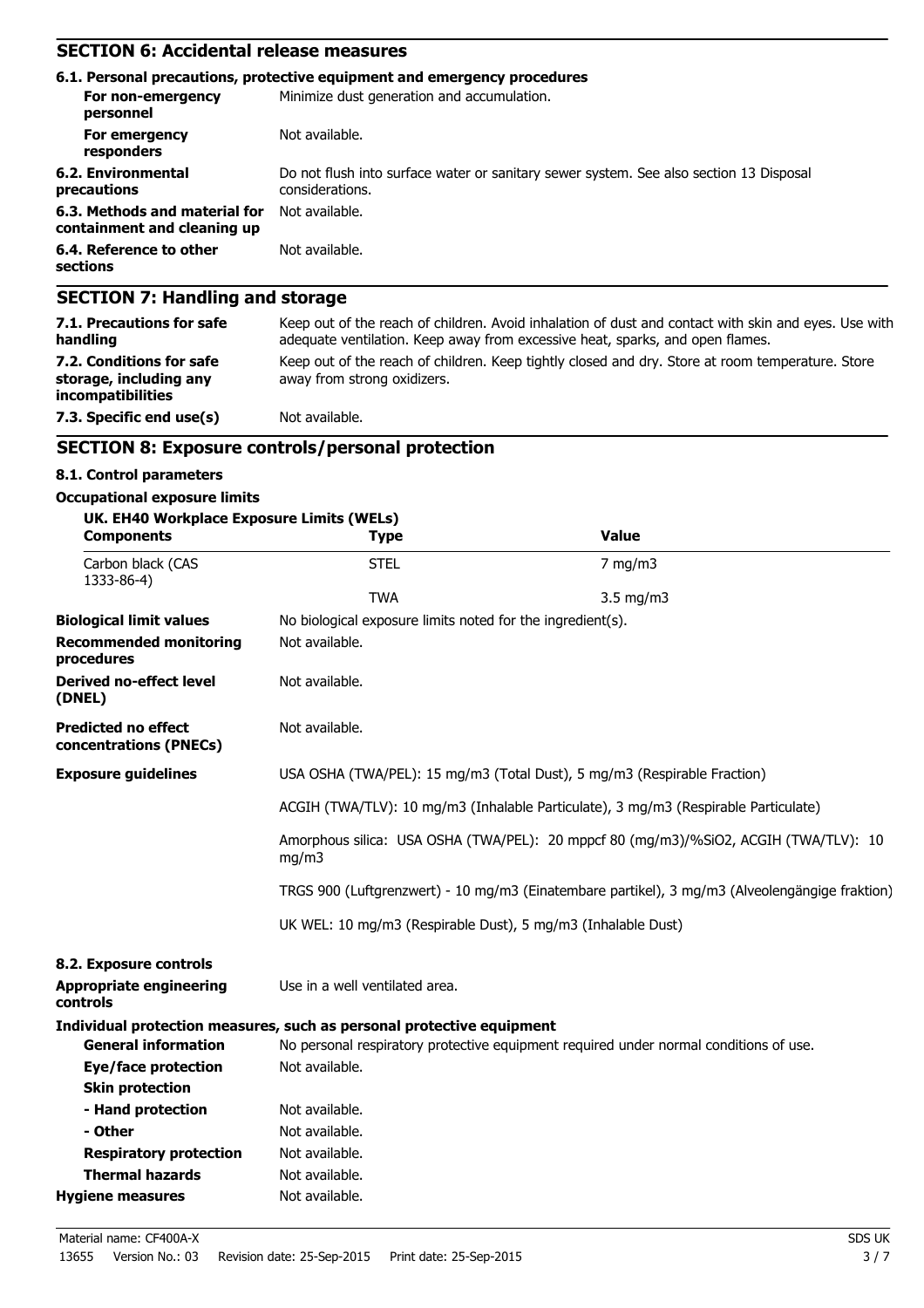# **SECTION 9: Physical and chemical properties**

| 9.1. Information on basic physical and chemical properties |                                                               |  |  |
|------------------------------------------------------------|---------------------------------------------------------------|--|--|
| <b>Appearance</b>                                          | Fine powder                                                   |  |  |
| <b>Physical state</b>                                      | Solid.                                                        |  |  |
| Color                                                      | Black.                                                        |  |  |
| Odor                                                       | Slight plastic odor                                           |  |  |
| <b>Odor threshold</b>                                      | Not available.                                                |  |  |
| рH                                                         | Not applicable                                                |  |  |
| <b>Melting point/freezing point</b>                        | Not available.                                                |  |  |
| Initial boiling point and<br>boiling range                 | Not applicable                                                |  |  |
| <b>Flash point</b>                                         | Not applicable                                                |  |  |
| <b>Evaporation rate</b>                                    | Not applicable                                                |  |  |
| <b>Flammability (solid, gas)</b>                           | Not available.                                                |  |  |
| Upper/lower flammability or explosive limits               |                                                               |  |  |
| <b>Flammability limit - lower</b><br>(9/6)                 | Not flammable                                                 |  |  |
| <b>Flammability limit -</b><br>upper $(\% )$               | Not available.                                                |  |  |
| <b>Vapor pressure</b>                                      | Not applicable                                                |  |  |
| Solubility(ies)                                            |                                                               |  |  |
| Solubility (water)                                         | Negligible in water. Partially soluble in toluene and xylene. |  |  |
| Solubility (other)                                         | Not available.                                                |  |  |
| <b>Partition coefficient</b><br>(n-octanol/water)          | Not available.                                                |  |  |
| <b>Auto-ignition temperature</b>                           | Not applicable                                                |  |  |
| <b>Decomposition temperature</b>                           | $>$ 392 °F ( $>$ 200 °C)                                      |  |  |
| <b>Viscosity</b>                                           | Not applicable                                                |  |  |
| <b>Explosive properties</b>                                | Not available.                                                |  |  |
| <b>Oxidizing properties</b>                                | No information available.                                     |  |  |
| 9.2. Other information                                     |                                                               |  |  |
| <b>Percent volatile</b>                                    | 0 % estimated                                                 |  |  |
| Softening point                                            | 176 - 266 °F (80 - 130 °C)                                    |  |  |
| <b>Specific gravity</b>                                    | $1 - 1.2$                                                     |  |  |

# **SECTION 10: Stability and reactivity**

| 10.1. Reactivity                            | Not available.                          |
|---------------------------------------------|-----------------------------------------|
| 10.2. Chemical stability                    | Stable under normal storage conditions. |
| 10.3. Possibility of hazardous<br>reactions | Will not occur.                         |
| 10.4. Conditions to avoid                   | Imaging Drum: Exposure to light         |
| 10.5. Incompatible materials                | Strong oxidizers                        |
| 10.6. Hazardous<br>decomposition products   | Carbon monoxide and carbon dioxide.     |

# **SECTION 11: Toxicological information**

#### **General information** Not available.

### **11.1. Information on toxicological effects**

| <b>Acute toxicity</b>                       | Based on available data, the classification criteria are not met. |               |
|---------------------------------------------|-------------------------------------------------------------------|---------------|
| <b>Skin corrosion/irritation</b>            | Based on available data, the classification criteria are not met. |               |
| Serious eye damage/eye<br><i>irritation</i> | Based on available data, the classification criteria are not met. |               |
| <b>Respiratory sensitization</b>            | Based on available data, the classification criteria are not met. |               |
| <b>Skin sensitization</b>                   | Based on available data, the classification criteria are not met. |               |
| Material name: CF400A-X                     |                                                                   | <b>SDS UK</b> |

13655 Version No.: 03 Revision date: 25-Sep-2015 Print date: 25-Sep-2015 4 / 7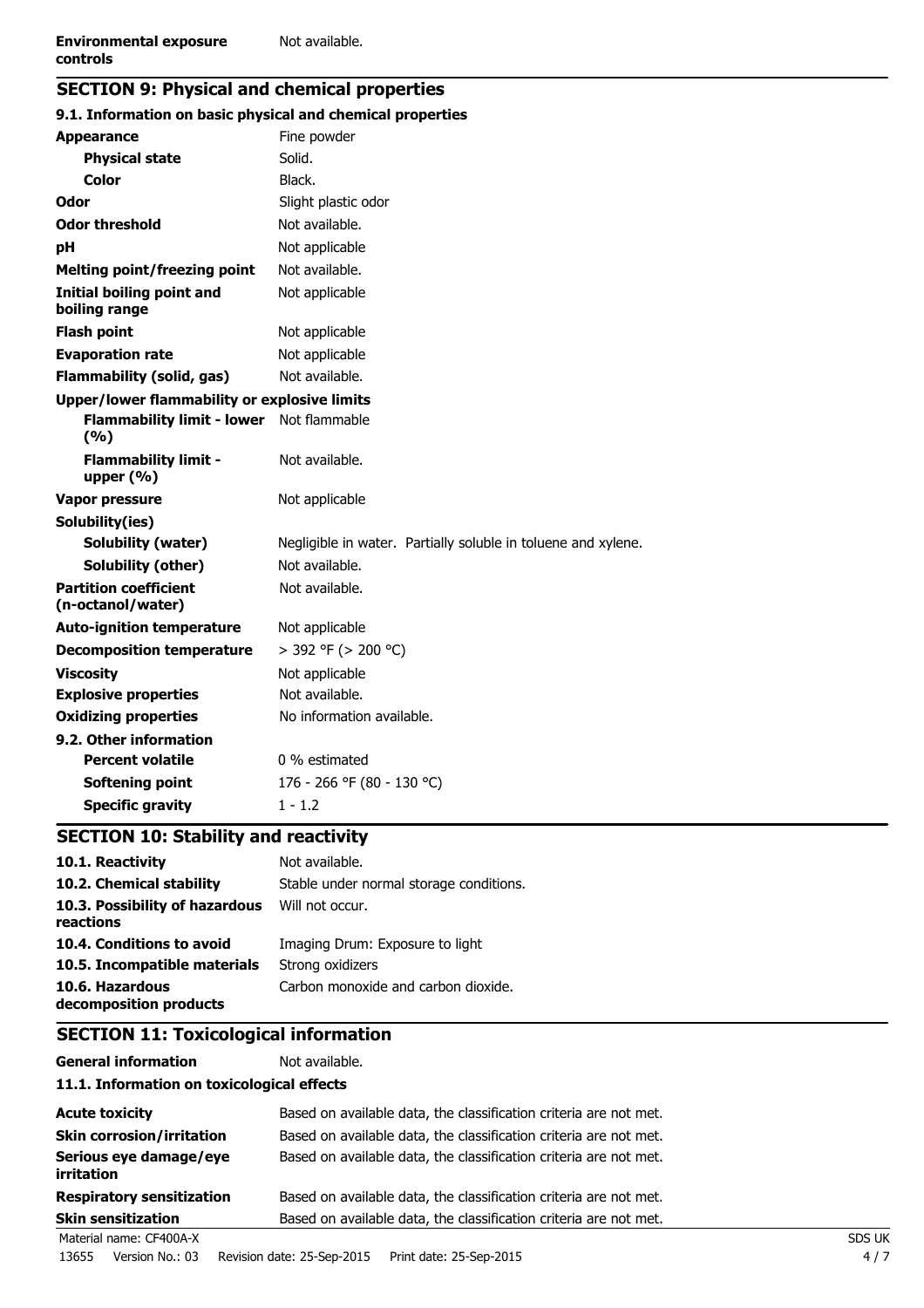| <b>Germ cell mutagenicity</b>                                             |                                                                   | Negative, does not indicate mutagenic potential (Ames Test: Salmonella typhimurium)<br>Based on available data, the classification criteria are not met.        |                                                                                                                                                                                                                                                                                                                                                                                                                       |
|---------------------------------------------------------------------------|-------------------------------------------------------------------|-----------------------------------------------------------------------------------------------------------------------------------------------------------------|-----------------------------------------------------------------------------------------------------------------------------------------------------------------------------------------------------------------------------------------------------------------------------------------------------------------------------------------------------------------------------------------------------------------------|
| Carcinogenicity                                                           | Based on available data, the classification criteria are not met. |                                                                                                                                                                 |                                                                                                                                                                                                                                                                                                                                                                                                                       |
|                                                                           |                                                                   | organizations indicate that exposure to carbon black, per se, does not occur when it remains<br>carcinogens according to ACGIH, EU, IARC, MAK, NTP or OSHA.     | Carbon black is classified as a carcinogen by the IARC (possibly carcinogenic to humans, Group<br>2B) and by the State of California under Proposition 65. In their evaluations of carbon black, both<br>bound within a product matrix, specifically, rubber, ink, or paint. Carbon black is present only in a<br>bound form in this preparation. None of the other ingredients in this preparation are classified as |
| <b>IARC Monographs. Overall Evaluation of Carcinogenicity</b>             |                                                                   |                                                                                                                                                                 |                                                                                                                                                                                                                                                                                                                                                                                                                       |
| Carbon black (CAS 1333-86-4)                                              |                                                                   | 2B Possibly carcinogenic to humans.                                                                                                                             |                                                                                                                                                                                                                                                                                                                                                                                                                       |
| <b>Reproductive toxicity</b>                                              |                                                                   | Based on available data, the classification criteria are not met.                                                                                               |                                                                                                                                                                                                                                                                                                                                                                                                                       |
| <b>Specific target organ toxicity</b><br>- single exposure                |                                                                   | Based on available data, the classification criteria are not met.                                                                                               |                                                                                                                                                                                                                                                                                                                                                                                                                       |
| Specific target organ toxicity<br>- repeated exposure                     |                                                                   | Based on available data, the classification criteria are not met.                                                                                               |                                                                                                                                                                                                                                                                                                                                                                                                                       |
| <b>Aspiration hazard</b>                                                  |                                                                   | Based on available data, the classification criteria are not met.                                                                                               |                                                                                                                                                                                                                                                                                                                                                                                                                       |
| <b>Components</b>                                                         | <b>Species</b>                                                    |                                                                                                                                                                 | <b>Test Results</b>                                                                                                                                                                                                                                                                                                                                                                                                   |
| Amorphous silica (CAS 7631-86-9)                                          |                                                                   |                                                                                                                                                                 |                                                                                                                                                                                                                                                                                                                                                                                                                       |
| <b>Acute</b>                                                              |                                                                   |                                                                                                                                                                 |                                                                                                                                                                                                                                                                                                                                                                                                                       |
| <b>Oral</b>                                                               |                                                                   |                                                                                                                                                                 |                                                                                                                                                                                                                                                                                                                                                                                                                       |
| LD50                                                                      | Mouse                                                             |                                                                                                                                                                 | $>15000$ mg/kg                                                                                                                                                                                                                                                                                                                                                                                                        |
|                                                                           | Rat                                                               |                                                                                                                                                                 | > 22500 mg/kg                                                                                                                                                                                                                                                                                                                                                                                                         |
| Carbon black (CAS 1333-86-4)                                              |                                                                   |                                                                                                                                                                 |                                                                                                                                                                                                                                                                                                                                                                                                                       |
| <b>Acute</b>                                                              |                                                                   |                                                                                                                                                                 |                                                                                                                                                                                                                                                                                                                                                                                                                       |
| <b>Oral</b>                                                               |                                                                   |                                                                                                                                                                 |                                                                                                                                                                                                                                                                                                                                                                                                                       |
| LD50                                                                      | Rat                                                               |                                                                                                                                                                 | > 8000 mg/kg                                                                                                                                                                                                                                                                                                                                                                                                          |
| Mixture versus substance<br>information                                   | Not available.                                                    |                                                                                                                                                                 |                                                                                                                                                                                                                                                                                                                                                                                                                       |
| <b>Other information</b>                                                  |                                                                   | Complete toxicity data are not available for this specific formulation<br>Refer to Section 2 for potential health effects and Section 4 for first aid measures. |                                                                                                                                                                                                                                                                                                                                                                                                                       |
| <b>SECTION 12: Ecological information</b>                                 |                                                                   |                                                                                                                                                                 |                                                                                                                                                                                                                                                                                                                                                                                                                       |
| 12.1. Toxicity                                                            |                                                                   | LC50: > 100 mg/l, Fish, 96.00 Hours                                                                                                                             |                                                                                                                                                                                                                                                                                                                                                                                                                       |
| <b>Product</b>                                                            |                                                                   | <b>Species</b>                                                                                                                                                  | <b>Test Results</b>                                                                                                                                                                                                                                                                                                                                                                                                   |
| CF400A-X (CAS 75-73-0)                                                    |                                                                   |                                                                                                                                                                 |                                                                                                                                                                                                                                                                                                                                                                                                                       |
| <b>Aquatic</b>                                                            |                                                                   |                                                                                                                                                                 |                                                                                                                                                                                                                                                                                                                                                                                                                       |
| Fish                                                                      | <b>LC50</b>                                                       | Fish                                                                                                                                                            | $> 100$ mg/l, 96 Hours                                                                                                                                                                                                                                                                                                                                                                                                |
| 12.2. Persistence and<br>degradability                                    | Not available.                                                    |                                                                                                                                                                 |                                                                                                                                                                                                                                                                                                                                                                                                                       |
| 12.3. Bioaccumulative<br>potential                                        | Not available.                                                    |                                                                                                                                                                 |                                                                                                                                                                                                                                                                                                                                                                                                                       |
| <b>Partition coefficient</b><br>n-octanol/water (log Kow)                 | Not available.                                                    |                                                                                                                                                                 |                                                                                                                                                                                                                                                                                                                                                                                                                       |
| <b>Bioconcentration factor (BCF)</b>                                      | Not available.                                                    |                                                                                                                                                                 |                                                                                                                                                                                                                                                                                                                                                                                                                       |
| 12.4. Mobility in soil                                                    | Not available.                                                    |                                                                                                                                                                 |                                                                                                                                                                                                                                                                                                                                                                                                                       |
| 12.5. Results of PBT<br>and vPvB                                          |                                                                   | Not a PBT or vPvB substance or mixture.                                                                                                                         |                                                                                                                                                                                                                                                                                                                                                                                                                       |
| assessment                                                                |                                                                   |                                                                                                                                                                 |                                                                                                                                                                                                                                                                                                                                                                                                                       |
| 12.6. Other adverse effects<br><b>SECTION 13: Disposal considerations</b> | Not available.                                                    |                                                                                                                                                                 |                                                                                                                                                                                                                                                                                                                                                                                                                       |
|                                                                           |                                                                   |                                                                                                                                                                 |                                                                                                                                                                                                                                                                                                                                                                                                                       |
| 13.1. Waste treatment methods                                             |                                                                   |                                                                                                                                                                 |                                                                                                                                                                                                                                                                                                                                                                                                                       |
| <b>Residual waste</b>                                                     | Not available.<br>Not available.                                  |                                                                                                                                                                 |                                                                                                                                                                                                                                                                                                                                                                                                                       |
| <b>Contaminated packaging</b><br><b>EU waste code</b>                     | Not available.                                                    |                                                                                                                                                                 |                                                                                                                                                                                                                                                                                                                                                                                                                       |
|                                                                           |                                                                   |                                                                                                                                                                 |                                                                                                                                                                                                                                                                                                                                                                                                                       |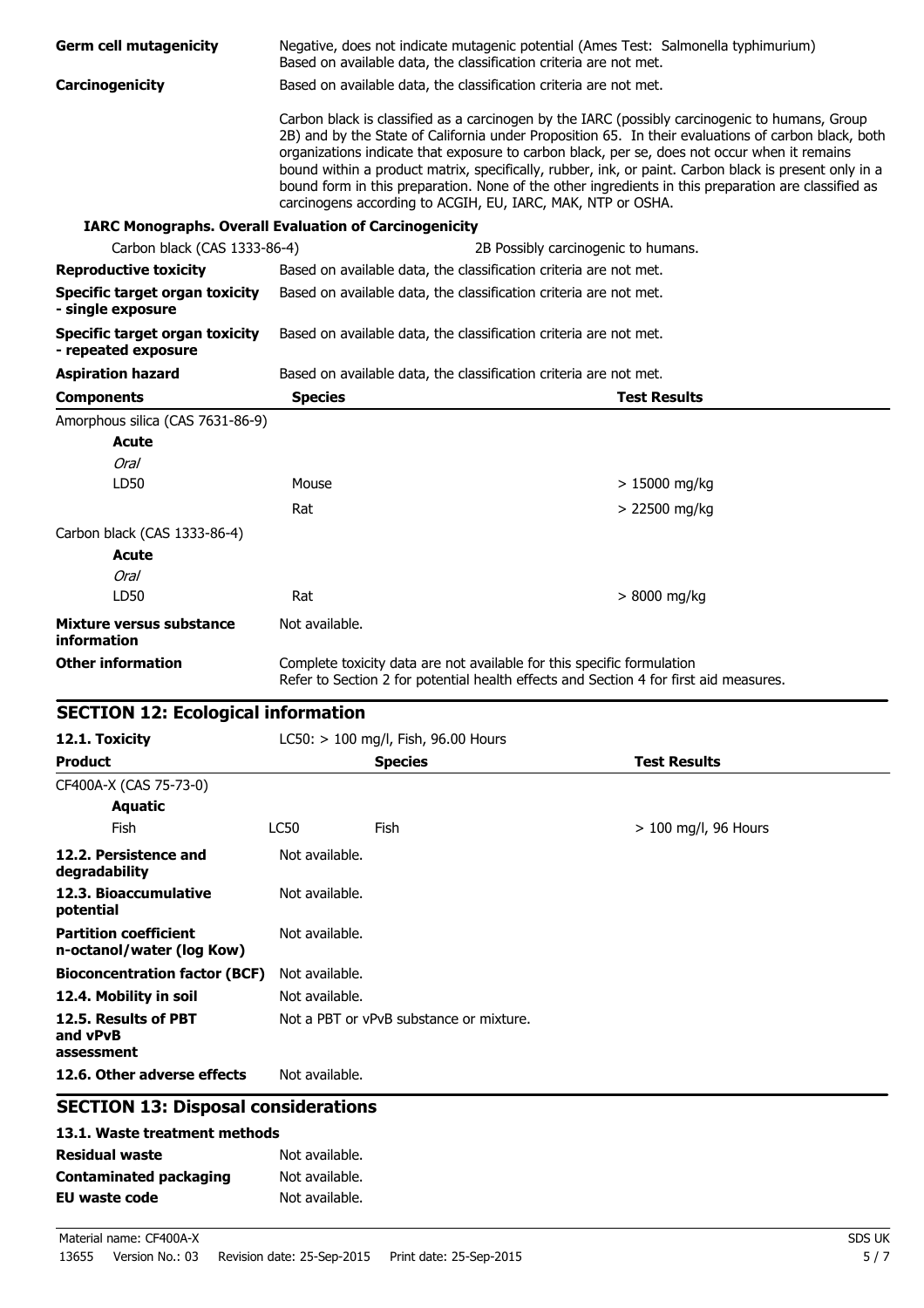**Disposal methods/information** Do not shred toner cartridge, unless dust-explosion prevention measures are taken. Finely dispersed particles may form explosive mixtures in air. Dispose of in compliance with federal, state, and local regulations. HP's Planet Partners (trademark) supplies recycling program enables simple, convenient recycling of HP original inkjet and LaserJet supplies. For more information and to determine if this service is available in your location, please visit http://www.hp.com/recycle. **SECTION 14: Transport information Further information** Not a dangerous good under DOT, IATA, ADR, IMDG, or RID. **SECTION 15: Regulatory information 15.1. Safety, health and environmental regulations/legislation specific for the substance or mixture EU regulations Regulation (EC) No. 1005/2009 on substances that deplete the ozone layer, Annex I** Not listed. **Regulation (EC) No. 1005/2009 on substances that deplete the ozone layer, Annex II** Not listed. **Regulation (EC) No. 850/2004 On persistent organic pollutants, Annex I as amended** Not listed. **Regulation (EC) No. 689/2008 concerning the export and import of dangerous chemicals, Annex I, part 1 as amended** Not listed. **Regulation (EC) No. 689/2008 concerning the export and import of dangerous chemicals, Annex I, part 2 as amended** Not listed. **Regulation (EC) No. 689/2008 concerning the export and import of dangerous chemicals, Annex I, part 3 as amended** Not listed. **Regulation (EC) No. 689/2008 concerning the export and import of dangerous chemicals, Annex V as amended** Not listed. **Regulation (EC) No. 166/2006 Annex II Pollutant Release and Transfer Registry** Not listed. **Regulation (EC) No. 1907/2006, REACH Article 59(1) Candidate List as currently published by ECHA** Not listed. **Authorizations Regulation (EC) No. 143/2011 Annex XIV Substances Subject to Authorization** Not listed. **Restrictions on use Regulation (EC) No. 1907/2006, REACH Annex XVII Substances subject to restriction on marketing and use as amended** Not listed. **Directive 2004/37/EC: on the protection of workers from the risks related to exposure to carcinogens and mutagens at work** Not regulated. **Directive 92/85/EEC: on the safety and health of pregnant workers and workers who have recently given birth or are breastfeeding** Not regulated. **Other EU regulations Directive 96/82/EC (Seveso II) on the control of major-accident hazards involving dangerous substances** Not regulated. **Directive 98/24/EC on the protection of the health and safety of workers from the risks related to chemical agents at work** Not regulated. **Directive 94/33/EC on the protection of young people at work** Not regulated. **Other regulations** All chemical substances in this HP product have been notified or are exempt from notification under chemical substances notification laws in the following countries: US (TSCA), EU (EINECS/ELINCS), Switzerland, Canada (DSL/NDSL), Australia, Japan, Philippines, South Korea, New Zealand, and China. **Other information** This Safety Data Sheet complies with the requirements of Regulation (EC) No 1907/2006. Material name: CF400A-X SDS UK